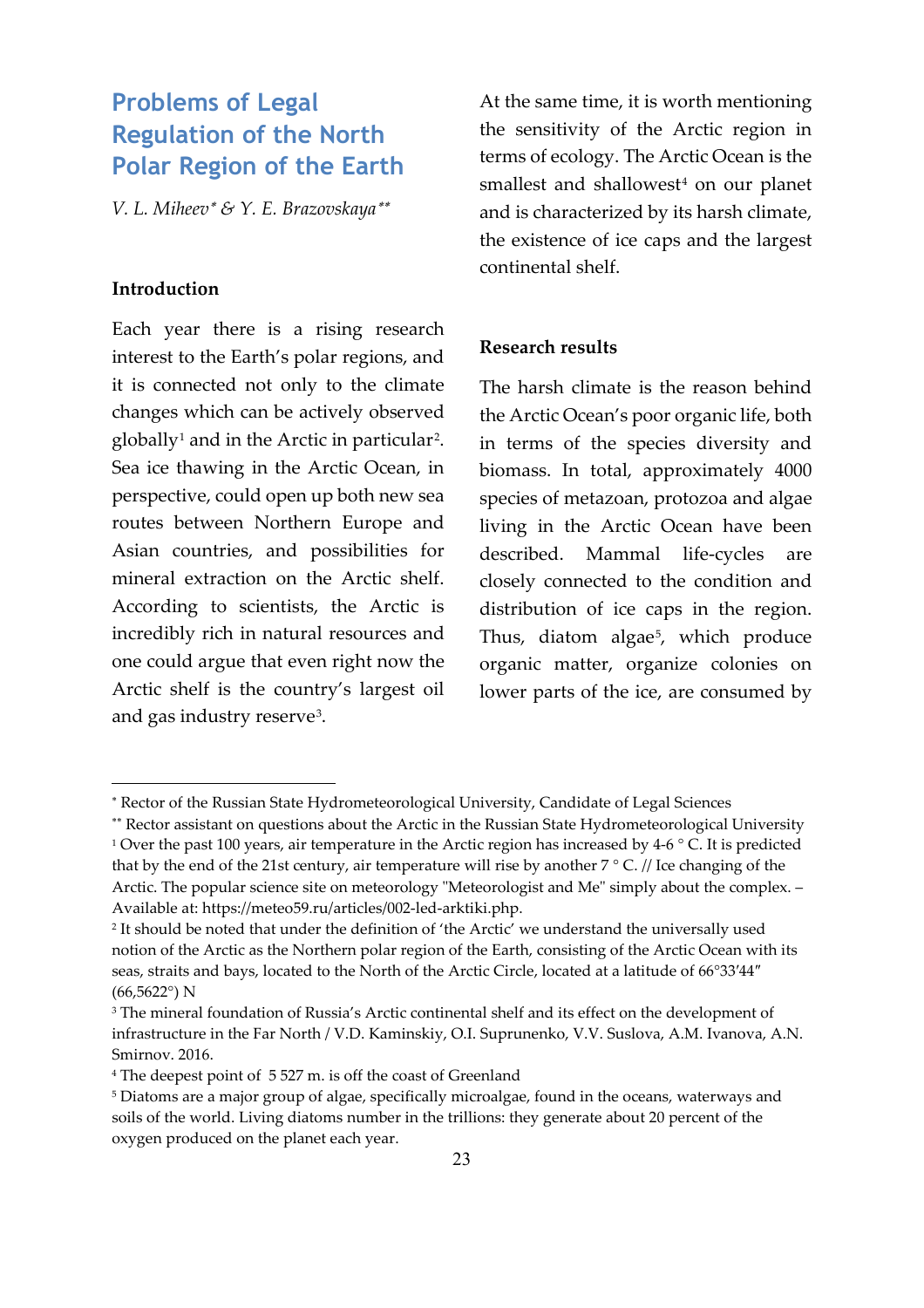invertebrates and fish, which in turn become food for larger animals.

It is obvious that because of temperature changes Arctic ice<sup>[6](#page-1-0)</sup> suffers a reduction in its mass and consolidated with Siberian river flow, the productive portion of water bodies is coastal and thus is susceptible to large-scale desalination, which ultimately affects marine organisms that can only live in salt water.

There are assessments that, discomfortingly, say about a possible disappearance of 30-40% of animal and plant species as a result of climate change and, consequently, change in their usual places of habitat, which will alter at a faster rate than the flora and fauna will be able to adapt to<sup>[7](#page-1-1)</sup>.

It should also be noted that the latest research on trans-country sea ice drift in the Arctic Ocean done in the Columbia University and McGill University, demonstrated that sea ice not only does move faster but also increases the scale of international ice exchange (ice drifts from Russia to Norway and Greenland, Alaskan ice moves into Russian waters). Accordingly, pollution from oil spills or

<span id="page-1-0"></span> $\overline{a}$ 

organic pollution could be transferred from one Arctic neighbor to another via ice<sup>[8](#page-1-2)</sup>.

Without any doubt, we cannot state that the international community on the whole and circumpolar countries in particular, do little in the sphere of cooperation to save the Arctic natural ecosystem.



<sup>6</sup> According to the deputy director of the Institute of Geography of the Russian Academy of Sciences O. Solomin, over the past 30 years the area of sea ice in the Arctic has been reduced and the area of snow and its volume has been decreasing. // The temperature of the atmosphere over the past 100 years has increased by 0.74 degrees. – Available at: https://www.gismeteo.ru/news/klimat <sup>7</sup> Climatic Chaos. What is the danger of global warming and what can we do to prevent it? TASS Special Project Available at: tass.ru/spec/climate

<span id="page-1-2"></span><span id="page-1-1"></span><sup>8</sup> Expansion of transnational marine migration of ice formations in the changing Arctic Ocean. Robert Newton, Stephanie Pfirman, Bruno Tremblay, Patricia De Repentigny // Future Earth. 06/27/2017. Available at: http://onlinelibrary.wiley.com/doi/10.1002/2016EF000500/full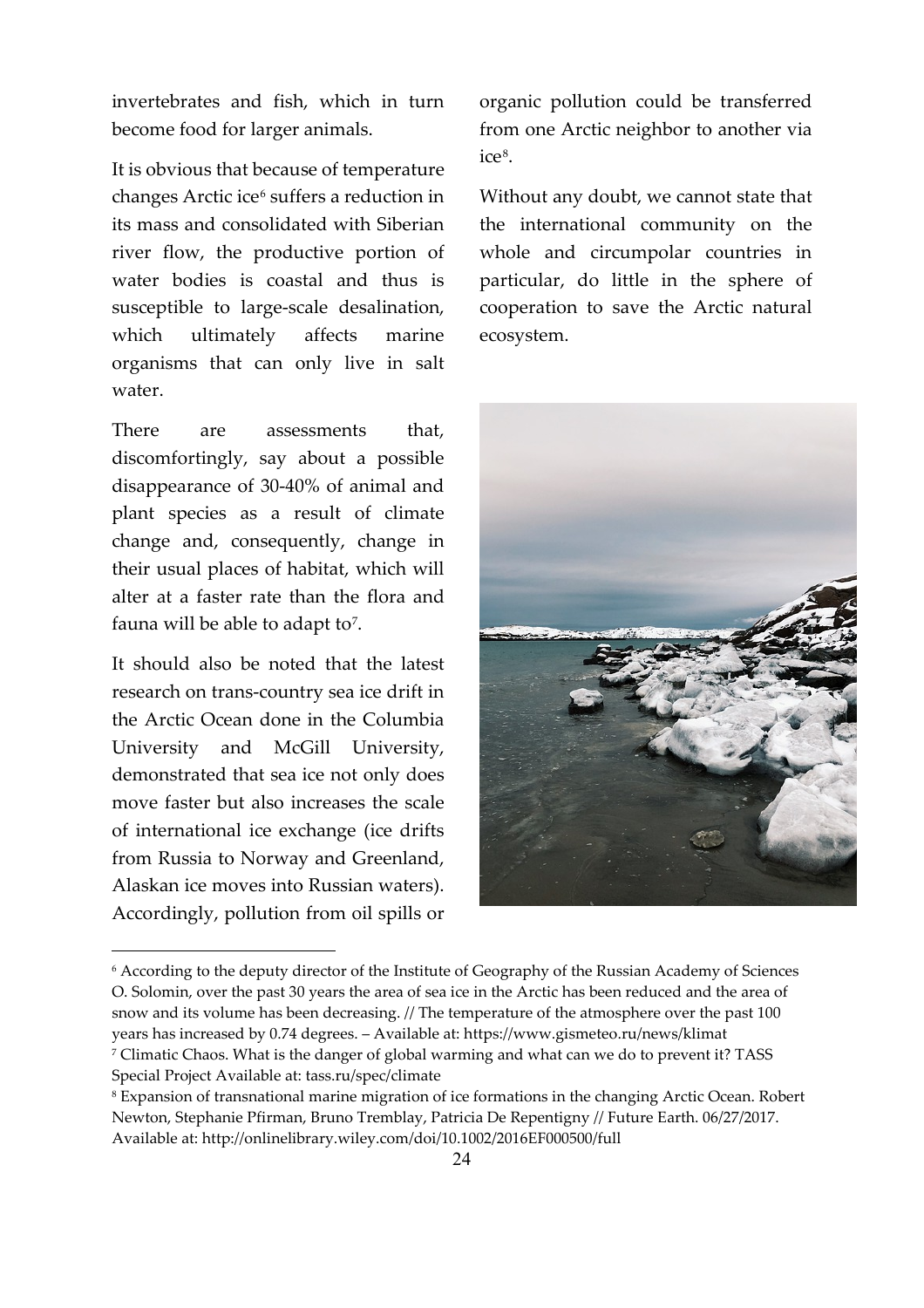Notably, the Arctic Council<sup>[9](#page-2-0)</sup> has been established to come up with decisions and protect, by managing cooperation between both circumpolar and nonpolar countries, the unique Northern polar region. Projects in ecology, economy, culture, healthcare, emergency prevention and protection of indigenous peoples and the North are carried out under the aegis of the Arctic Council<sup>[10](#page-2-1)</sup>.

International cooperation is based upon norms of international law, which is inevitably affected by sovereign state politics, and its obvious flaw is the uniformity of its applications. International law is based on the principles of sovereign equality of States and its binding nature.

Regarding the disclosure of the legal frameworks of the Northern polar regions, the largest part of which is the Arctic ocean, it should be noted that the single most important international document regulating and protecting the World Ocean is The United Nations Convention on the Law of the Sea of 1982<sup>11</sup>. The Convention, among other things, included a number of theneffective international laws and

 $\overline{a}$ 

regulations of the 1958 convention, some of which were specified and amended, considering up-to-date conditions.

This international treaty is, in effect, universal in respect to the number of countries that ratified it and the amount of problems solved. The Convention defined the legal framework of marine territories and provides the international legal basis for state operations in the field of sea exploration and exploitation.

On the one hand, the convention guaranteed protection of economic interests for coastal countries, having instated an exclusive economic zone, while on the other hand it ensured access to sea floor resource exploitation outside international jurisdiction. It also reaffirmed and amended the freedom of the high seas and the right of all vessels, including military and governmental, to exercise navigation in international straits and canals.

The adoption of said Convention should be seen as a result of efforts to raise the effectiveness of the World ocean resource control by redirecting political debate to those issues of marine management which should be resolved

<span id="page-2-0"></span><sup>9</sup> Established in 1996 by Finland's initiative. The Arctic Council consists of the eight Arctic States: Canada, the Kingdom of Denmark (including Greenland and the Faroe Islands), Finland, Iceland, Norway, Russia, Sweden and the United States. Six international organizations representing Arctic Indigenous Peoples have permanent participant status.

<span id="page-2-1"></span><sup>&</sup>lt;sup>10</sup> The Council operates by 6 working groups sorted by there are: liquidation of pollution, monitoring Arctic environment, preservation of the Arctic flora and fauna, prevention and liquidation of accidents, maritime arctic environment protection, sustainable development.

<span id="page-2-2"></span><sup>&</sup>lt;sup>11</sup> Convention entered force on November 16, 1994.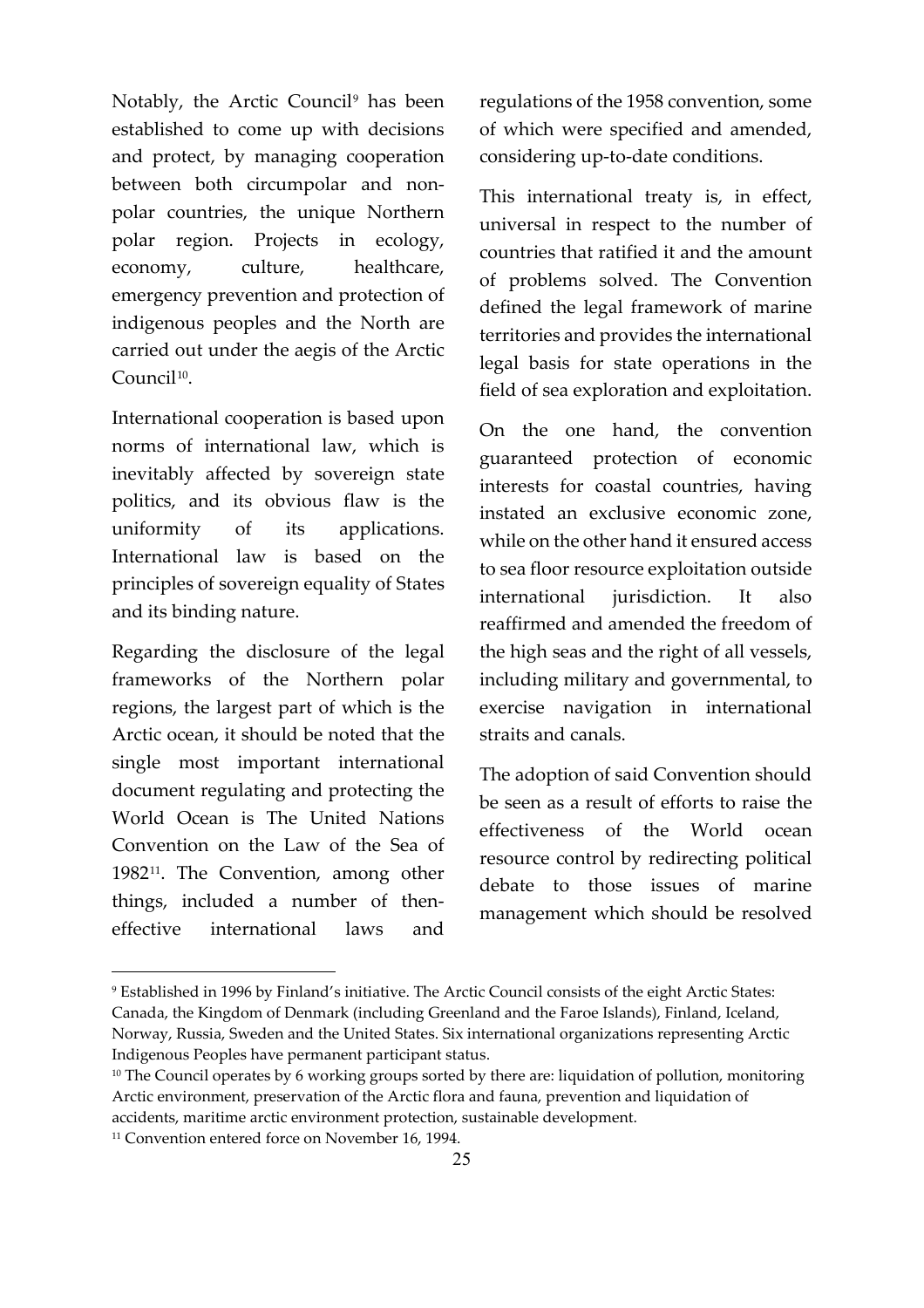urgently by refining international cooperation and coordination.

Regarding the Arctic, the Convention importance has been acknowledged by circumpolar countries, including the United States of America, who are not a part of the convention, but who have stated their intent to follow the principles of maritime law in the Ilulissat Declaration of 2008, according to which maritime law provides a solid foundation for responsible management in the Arctic<sup>12</sup>.

Acknowledging the priority of the UNCLOS, countries adopt provisions on maritime delimitation<sup>[13](#page-3-1)</sup>, which provide coastal states with various sovereign and jurisdictional rights.

In case territorial claims are present between countries<sup>[14](#page-3-2)</sup>, they are in most cases solved by signing bilateral treaties. With regards to the Arctic region, several can be mentioned, including the Treaty between Norway and the Russian Federation on maritime delimitation and cooperation in the Barents Sea and the Arctic Ocean of 2010. In case a final result to the tensions cannot be achieved, international law considers consulting

 $\overline{a}$ 

the International Court of Justice to be the way.

Territorial issues in the Arctic are relatively clear and quite soluble per se. The genuinely important and hard to solve matter is the realization of points in the article 234 of the UNCLOS, which governs the possibility of coastal countries to accept non-discriminatory laws aimed at prevention, reduction and control of marine pollution by vessels in the borders of the ice-covered areas in the EEZ, where the ice itself presents a danger or an obstacle to navigation and marine pollution could do harm to ecological balance or disrupt it irreversibly.

This possibility has been utilized by Canada and Russia, who have passed national legislation which allows a coastal state to reject a vessel entry in case of violation of international laws adopted in lieu with article 234 of the UNCLOS.

The USA, in turn agreeing with the rights of coastal states, claim that such rights should not violate freedoms of the high seas, including the freedom of transit passage which could not be restricted on the basis of national law

<span id="page-3-0"></span><sup>&</sup>lt;sup>12</sup> The declaration concludes that the Law of the Sea framework "provides a solid foundation for responsible management by the five coastal States and other users of this Ocean through national implementation and application of relevant provisions. We therefore see no need to develop a new comprehensive international legal regime to govern the Arctic Ocean."

<span id="page-3-1"></span><sup>13</sup> Territorial waters – 12 nautical miles, contiguous zone - 24 nautical miles, EEZ – 200 nautical miles.

<span id="page-3-2"></span><sup>&</sup>lt;sup>14</sup> Up to this date, the most insoluble one is the dispute between the USA and Canada in the Beaufort Sea, which both sides are trying to peacefully resolve.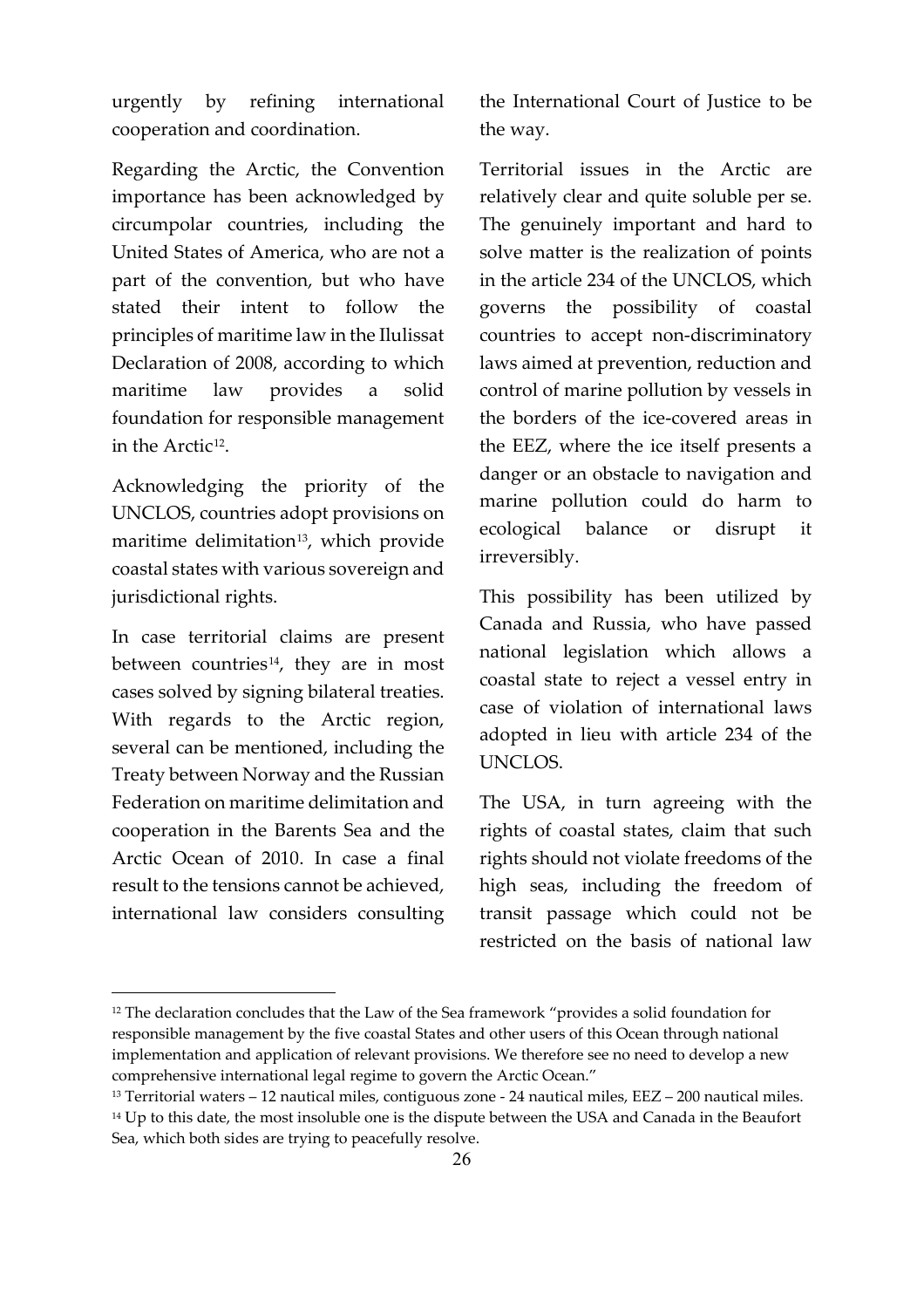regulation. It should also be noted that foreign academic and political circles, in response to climate change and ice cap diminishing in the Arctic, also state the necessity to redefine the use of this article to reduce the entitlements of circumpolar countries<sup>[15](#page-4-0)</sup>.

Attention should also be paid to the unsolved claims to the Arctic continental shelf and, consequently, sovereign rights to exploitation of its riches, which include not only natural, but also biological resources, covering the continental shelf. UNCLOS suggests a mechanism to expand the shelf borders to outside the EEZ by inquiring the UN on the borders of the shelf and acknowledging that it is a continuation of the coastal country's land territory. Considering widening of the shelf borders, we should note that the Commission (as of yet $16$ ) has not made any definite decisions on the inquiry (based on geological and geomorphologic traits of the Arctic sea floor) made by Russia to expand its continental shelf borders in the Arctic.

It is crucial that realization of coastal states' right on continental shelf expansion based on conventional decisions could lead to the situation in which almost all entitlements to the depths of the Arctic would ultimately fall under the exclusive jurisdiction of

 $\overline{a}$ 

coastal countries, to which would obviously protest non-Arctic states.

Yet another burning issue in the region could be the increase in navigation in the Northern polar waters, the use of the freedom of transit passage in international waters and maritime law frameworks. In the first case the problem arises as a result of Canada and Russia's claims that part of the Northwest Passage and the Northern Sea Route are internal waters and international vessels should request the right to entry. To this the US state that the Northwest Passage and the NSR are international straits and thus a coastal state has no right to restrict transit passage. In the second case, the increase in navigation would lead to an issue of safe seafaring in straits and adhering to the laws of navigational and ecological security.

## **Conclusions**

It should be said that not all countries accept all international treaties and deals all the time. For instance, the USA are not party to the UNCLOS, Canada has left the Kyoto Protocol, Russia has not ratified several agreements regarding the Arctic. Accordingly, unilateral legal approach does not always exist to solve such problems, but it is extremely important to strive to create such a legal

<span id="page-4-1"></span><span id="page-4-0"></span><sup>&</sup>lt;sup>15</sup> Interpretation and usage of article 234 of the UNCLOS following the reduction of ice caps in the Arctic. Gavrilov V.V., Dremlyuga R.I., Kripakova A.V. // Russian Law Journal. 2017. p. 151- 160. <sup>16</sup> Mid-July, 2019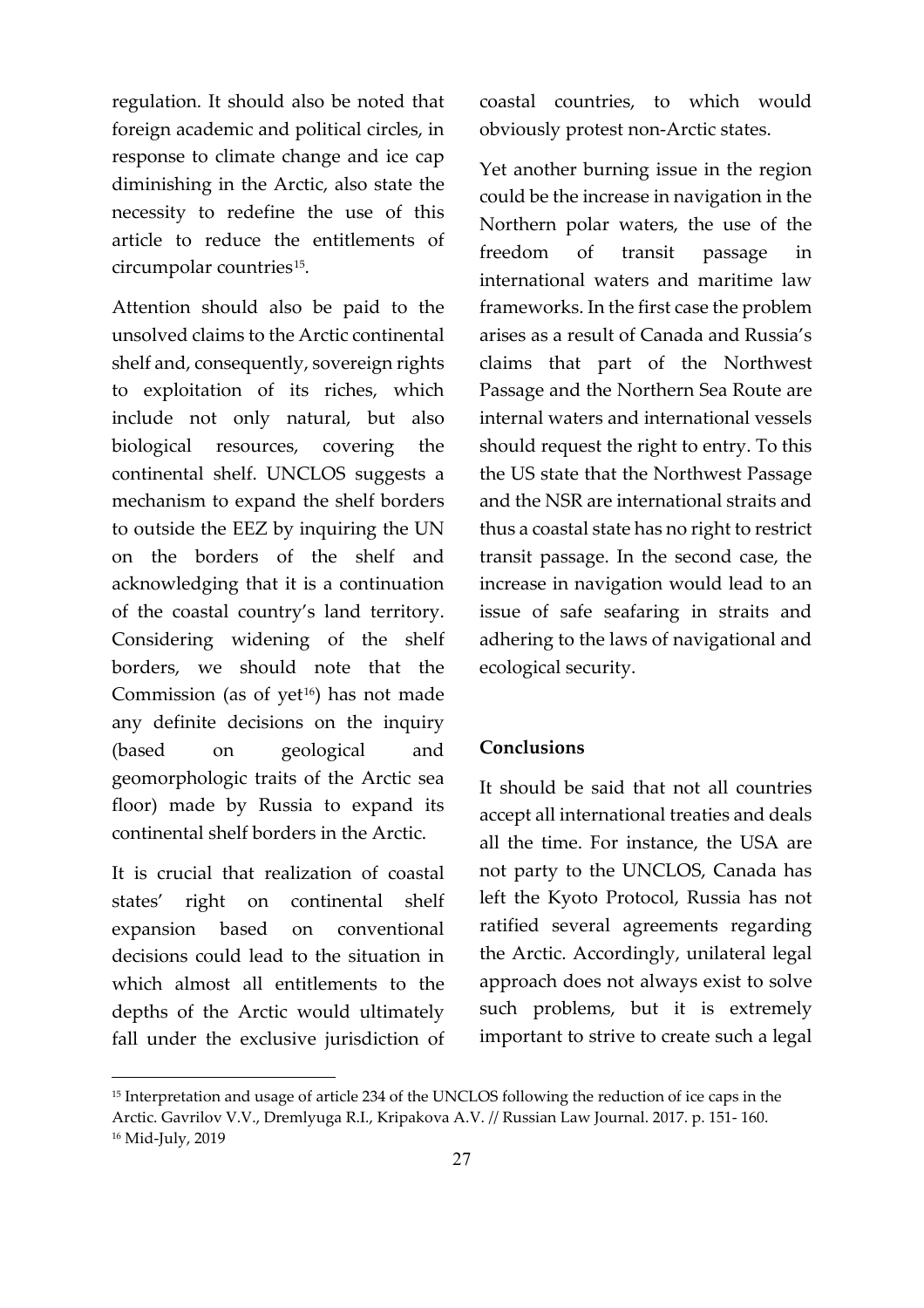system, based on rules of ecological management in the Arctic, that would be suitable for Arctic countries.

It is the international law and the Convention that provide a basis that regulates state rights and obligations in consideration with the exploitation of oceans and their resources, environmental and biological protection, and liability for damage to the oceans as a result of illegal activity of different actors. Arctic states should prevent any potential harm and take preventive measures in ecological security and minimization of accidents in these remote Northern regions, where mitigation of consequences after navigational and technogenic failures could become a national disaster.

In order to prevent hazardous situations and resolving disputes not only would first-priority tasks be completed by Arctic countries by instituting the legal status of their borders and providing complete political and economic safety for them, but also taking up complex measures to reduce potential ecological risk by, among other things, creating joint navigational rules for straits and setting traffic separation zones by conclusion of international agreements.

In this article the authors, expressing the common objective of defining various problems emerging between circumpolar countries and the Arctic, basing on the dialectical method in the form of reflexive theoretical thought,

consider the main way to resolve the existing issues in the region to be the realization of the Arctic region's universal importance by the countries and the undeniability of international law and the United Nations Convention on the Law of the Sea, the inevitability of international partnership and the search for compromise.

## **Bibliography**

1. Climatic Chaos. What is the danger of global warming and what can we do to prevent it? TASS Special Project. – Electronic source: tass.ru/spec/climate.

2. The mineral foundation of Russia's Arctic continental shelf and its effect on the development of infrastructure in the Far North / V.D. Kaminskiy, O.I. Suprunenko, V.V. Suslova, A.M. Ivanova, A.N. Smirnov. 2016.

3. Polar law: Monograph / Mordvinova T.B., Skaridov A.S., Skaridova M.A. «Justicia», 2017.

4. Expansion of Transnational Sea Ice Exchange in a Changing Arctic Ocean: Robert Newton, Stephanie Pfirman, Bruno Tremblay, Patricia De Repentigny // Future Earth. 27.06.2017.

5. Interpretation and usage of article 234 of the UNCLOS following the reduction of ice caps in the Arctic. Gavrilov V.V., Dremlyuga R.I.,